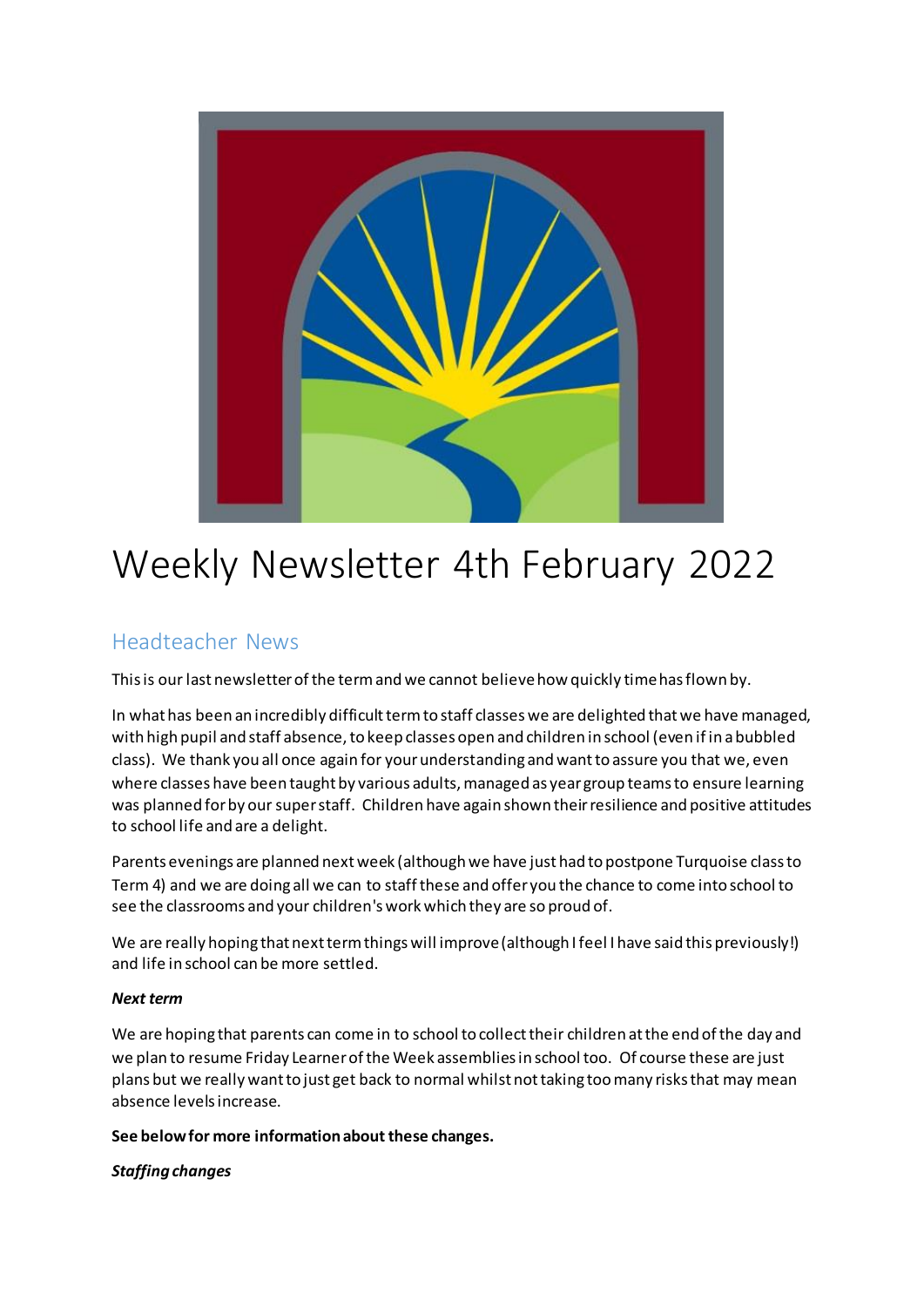We are delighted to announce that Mr Johnson was appointed as our Deputy Headteacher last week. This means that our senior leadership team will change to be myself as Headteacher, Mr Johnson as Deputy Headteacher and Mr Farley and Mr Hogwood as Assistant Headteachers with Miss Burman returning following her maternity leave at Easter also as a part time Assistant Headteacher with responsibility for Inclusion, working closely with our existing SEN and inclusion team to ensure all our learners are successful.

We are very sorry to be saying goodbye this term to Mrs Allingham who has been a HLTA at Loose for almost 20 years. In that time she has taught hundreds of children, showing her skill and compassion to children of all ages and being the most amazing staff member offering flexibility and adaptability, especially in the last few years where things have literally changed on a daily basis. We wish you the very best of luck Mrs Allingham and although we are sure we will see you again, hope you can have a well-earned rest before you begin new ventures!

Finally, a poignant reminder much needed in challenging times was enjoyed last week by many of us. Any [The Repair Shop](https://www.bbc.co.uk/programmes/b08l581p) fans out there? When we saw that presenter Jay Blades had courageously [made a film about how he had learnt to read at the age of 51,](https://www.bbc.co.uk/iplayer/episode/m0013wcj/jay-blades-learning-to-read-at-51) many of us made sure we watched it. Seeing Jay struggle was a such a good reminder about the importance of a solid education and I wanted to finish this term thanking all the staff at Loose and within Coppice Primary Partnership for theirunwavering support and dedication to making the difference for each and every child. We do not always get things right, but we are incredibly reflective and dedicated to ensuring no stone is left unturned so your children get the best start in life we can offer them. We cannot promise health and attendance in ongoing pandemic times but we can promise we will do our best to continue to work as a team to do the best we can.

Have a lovely break when it gets here!

Sarah Holman and the team at Loose.



## **IMPORTANT - Term 4 Changes**

For term 4 we are looking to try to bring about more normality to school life. We hope this will make drop off and pick up easier for parents and we enjoy welcoming parents back for Learner of the Week assemblies. See below for how this will work.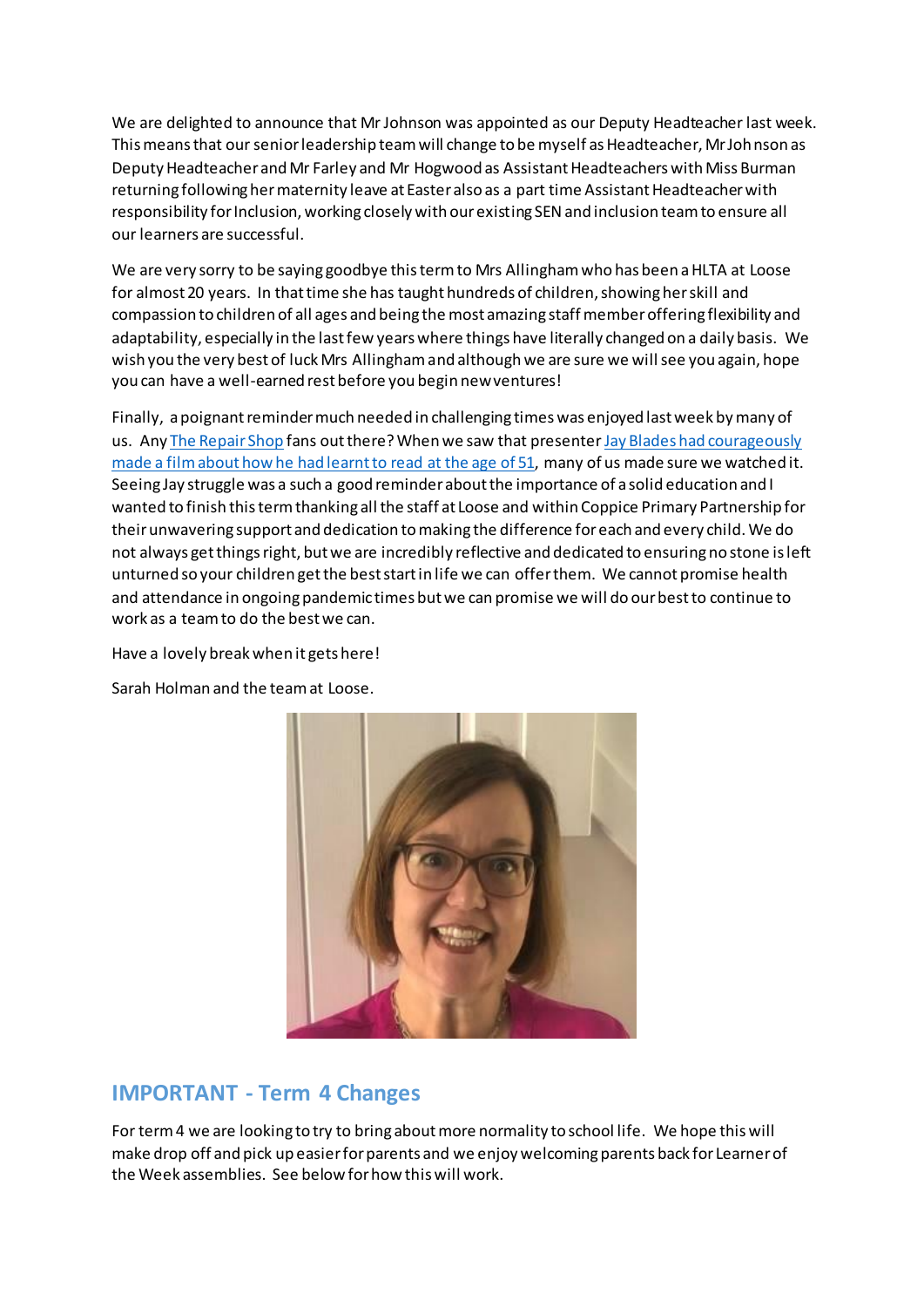## *MORNINGS / DROP OFF*

- Lancet Lane no change to current arrangement, gates open at 8.40 and close at 9am, parents to drop and go as currently. A member of staff will be on the gate as now.
- Main gate (driveway) and attached side gate *not*to be open in the mornings from term 4.
- Year 4/6 gate (junior gate) and Waldron drive gate will be open but not manned by staff. Children using Waldron Drive and Junior (was Year 4/6 gate) gate to come in by themselves. Staff are on duty on playgrounds to supervise as children come straight in (as they do now) from 8.40 - 8.55am. Gates close at 9am and children arriving late need to enter via the main gate, buzzing the intercom for the office staff to sign them in.

## *AFTERNOONS / COLLECTION*

- Lancet Lane as currently. No change. Year R parents to collect as now from classroom doors.
- Main gate (driveway) and attached side gate *not*to be open in the afternoons from term 4.
- Waldron Drive and Junior (by Year 4 classrooms) gates to be opened at 3.15pm and parents allowed on site to collect their children at the end of the school day (3.20pm) or parents can wait offsite as currently. If collecting a junior child parents to wait on Orchard playground. Children in Year 4 leave via their classroom doors, Year 6 from Hive entrance (as now behind Year 4 classrooms), Year 3 and Year 5 children from lower cloakroom (opposite pool). Year 3 and 5 teachers will wait on playground until their children have left. Children will no longer be taken to other gates.
- Please ensure your child knows where you will be collecting them, especially until they get used to the changes. Staff will be able to help them to begin with but ideally children will walk themselves to be collected. All gates close at 3.30 pm so please leave promptly.

## *Learner Of The Week Assemblies*

We have continued these in classes with virtual shout outs to children who have received a certificate for demonstrating our school values. From term 4 these will be in Brook or Orchard Halls on Fridays (Covid permitting) from 9.00-9.30am. Parents of children receiving certificates will be texted to let them know on a Wednesday afternoon. Parents / family members do not need to attend but it is lovely to invite you so you can join us if you are able to. We apologise this gives little notice but we hope this is not too much trouble for parents, but something to celebrate. We have 11 classes in Orchard hall and the other 10 classes in Brook with parents sitting at the back. There is a chance at the end of the assembly for parents to see their child and certificate.

## *Orchard Hall - Pearl, Diamond, Aquamarine, Turquoise, Amber, Jade, Ruby, Sunstone, Amethyst, Zultanite & Quartz*

*Brook Hall - Opal, Crystal, Sapphire, Moonstone, Tanzanite, Coral, Emerald, Onyx, Topaz, Peridot*

## Assistant Headteacher News

Hello, Mr Hogwood here this week with the AHT news. In our school council discussions, we have decided to select a charity to support alongside Canine Concern, our reading dog charity. This charity will be chosen from a short list the school council came up with. Every person in the school community can have a vote. The 7 charities in the shortlist are: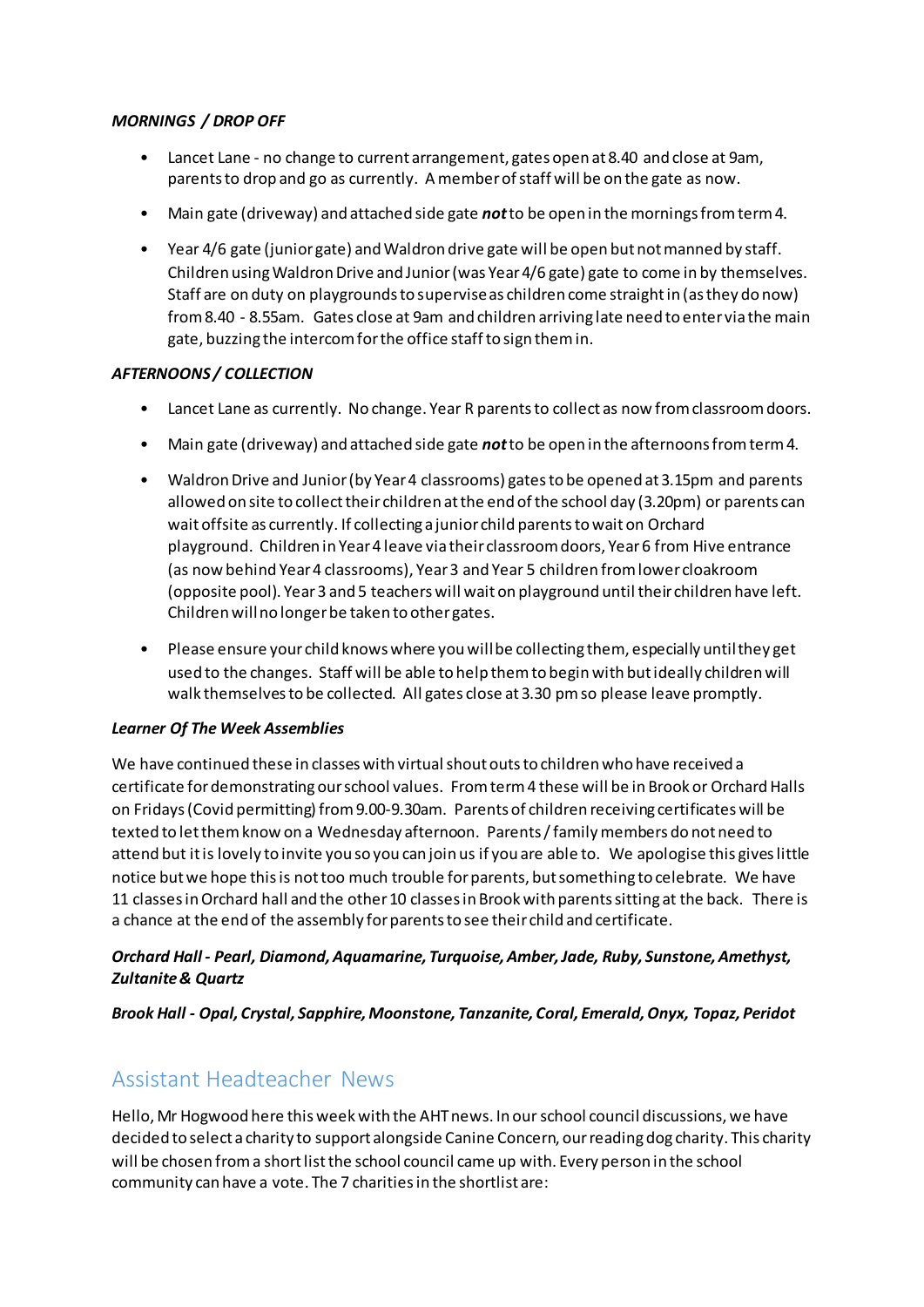1: Kent Air Ambulance- Each year it costs over £15.2m to keep us running, 86% of which comes from supporters like you. Find out more below about the many ways you can give to our cause.

2: Heart of Kent Hospice: As a local charity independent of the NHS, ourservices cost £5 million to run, with over £4 million raised through the generosity of our local community.

3: RSPCA: Animals can rely on us to [rescue](https://www.rspca.org.uk/whatwedo/endcruelty/rescue) them when they need us most. To [rehabilitate](https://www.rspca.org.uk/whatwedo/care/rehabilitation) them wherever possible, provide them with the very best [veterinary care](https://www.rspca.org.uk/whatwedo/care/vetcare) and to find them new homes, either through [rehoming](https://www.rspca.org.uk/findapet/rehomeapet) or release.

4: Giggle doctors: The Giggle Doctor programme improves children's experience of hospital, reduces stress and anxiety, increases opportunities for play and improves wellbeing.

5: Royal British Legion: Through the Poppy Appeal they raise money to support the armed forces community.

6: Spinal Muscular Atrophy (SMA) is a complex and rare neuromuscular condition that affects each individual and their family differently and support families with the condition.

7: Team Seas[: #TeamSeas](https://teamseas.org/)is a global campaign to raise \$30M to remove 30M pounds of plastic and trash from our ocean, rivers and beaches.

Please vote at the following link[: https://forms.gle/iStSH2dzrZ3CPKHE6](https://forms.gle/iStSH2dzrZ3CPKHE6)

#### **Voting closes 4pm on Tuesday 8th February**

## Diary Dates

## *PLEASE NOTE THAT SOME DATES AND EVENTS MAY BE SUBJECT TO CHANGE OR CANCELLATION DUE TO THE CURRENT SITUATION WITH COVID IN SCHOOL. WE WILL KEEP PARENTS/CARERS INFORMED AS EARLY AS POSSIBLE*

*Term 3*

**07 Feb & 10 Feb - Tanzanite Class Parents Evening - parents into school**

08 Feb - Emerald Class Assembly - 9am in orchard Hall

08 Feb - PTA Meeting Chequers Pub Loose Village 8pm

#### **09 Feb -Onyx Class Assembly 9am Orchard Hall - new date**

09 Feb - Parents Evening Consultations 4-7pm (except Jade, Turquoise & Tanzanite) - **parents into school**

10 Feb - Ruby Class Assembly - 9am in Orchard Hall

10 Feb - Parents Evening Consultation 3.40-6.30pm - **parents into school**

10 Feb - Last day of term

11 Feb - Staff Training Day - children not in school

#### *Term 4*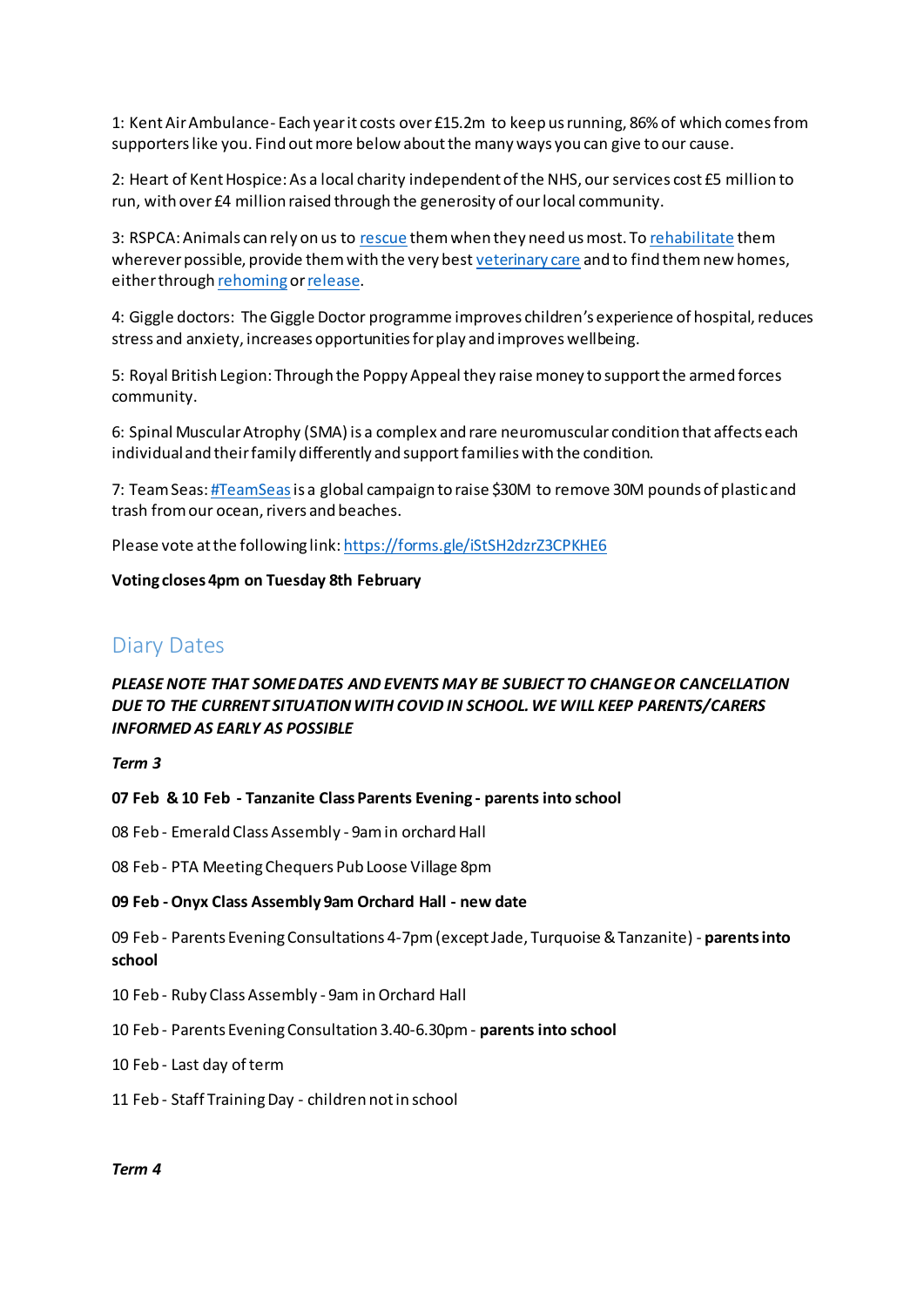- 21 Feb Children back to school
- 24 Feb Year R Phonics Workshop 9.15am Brook Hall see letter for more info
- 01 Mar Secondary School Offer Day emails to parents from 4pm
- 03 Mar World Book Day see letter sent to parents
- 08 Mar Diamond Class Assembly
- 14-18 Mar British Science Week
- 15 Mar Sapphire Class Assembly
- 18 Mar Parent Council Meeting
- 22 Mar Moonstone Class Assembly
- 01 Apr Easter Church Services

01 Apr - Open Afternoon - chance to speak to your child's class teacher and look at their learning. Children can be signed out from 2pm onwards

01 Apr - Last day of term - children return to school on 19 April 2022



## Learner of the Week

Pearl - Amelia N Opal - Vinnie C & Tillie R Crystal - Sophia C Diamond - Louise B Sapphire - Ria N & Otilia D Moonstone - Ida D Tanzanite - Hermione G Aquamarine - Aveyah C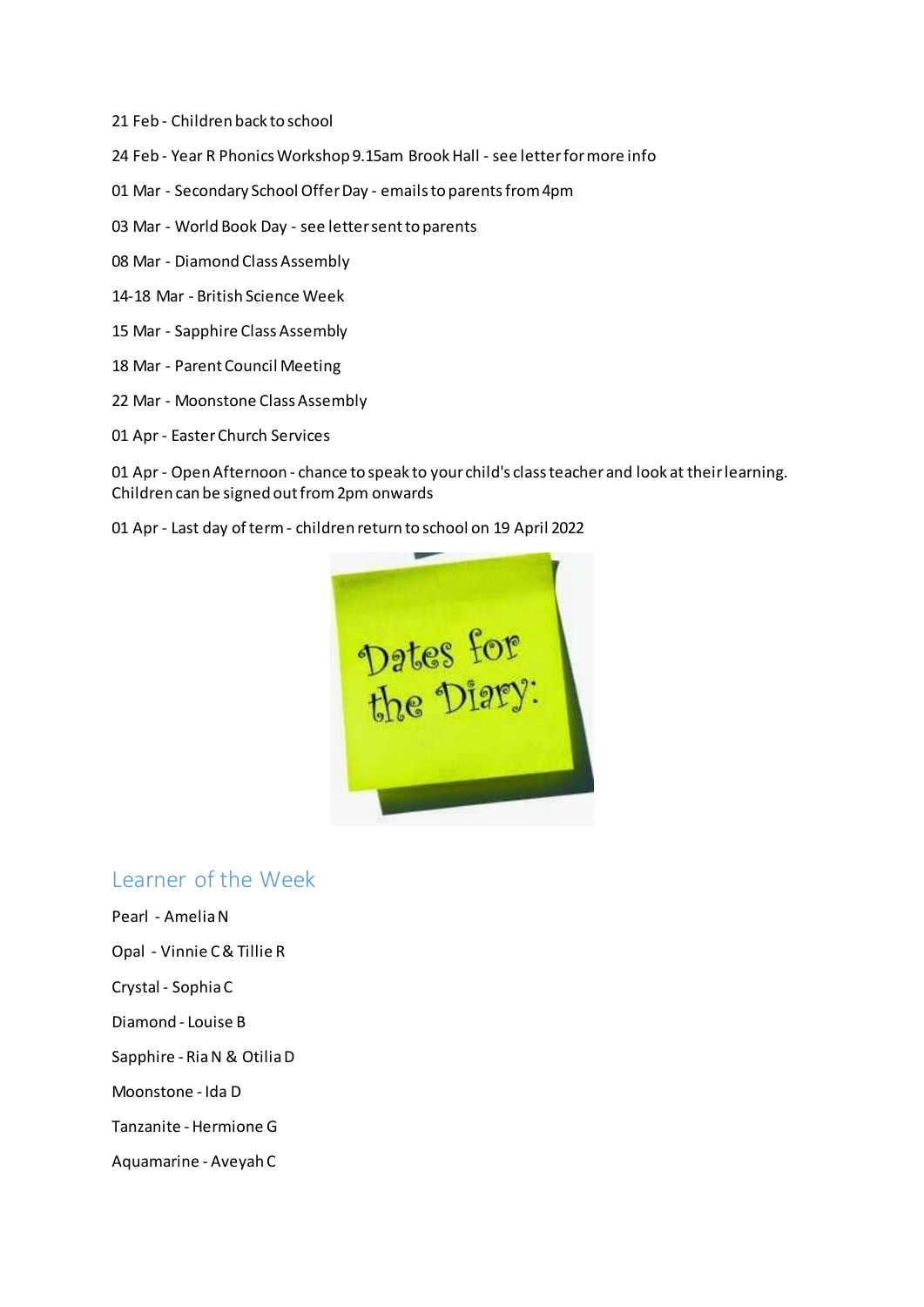Turquoise - Maks W Coral - Alicia B Amber - Toby J Jade - Freya S Emerald - Isabel G Onyx - Molly H Topaz - Rowan G Sunstone - Charlie B Amethyst - Andrew W Peridot -Shannay S & Ella M Zultanite - Jacob S Quartz - Daniel H



# Holiday Play Scheme Bookings Now Open

A final reminder that bookings can made online now for the Holiday Play Scheme for the February half term. See the link below.

<https://www.loose-primary.kent.sch.uk/form/?pid=13&form=237>

# Eco Traffic Warden Report

Last week the Year 6 Eco Council did traffic wardening on Wednesday 26th. We put a ticket on a car that was parked in front of the driveway. On Thursday 27th a car was blocking the path so mums with buggies could not get past. On our final day Friday 28th there were 2 cars parked on yellow lines and another was up on a path and it was a squeeze to get through.

## *Report by Peggy D from Quartz Class*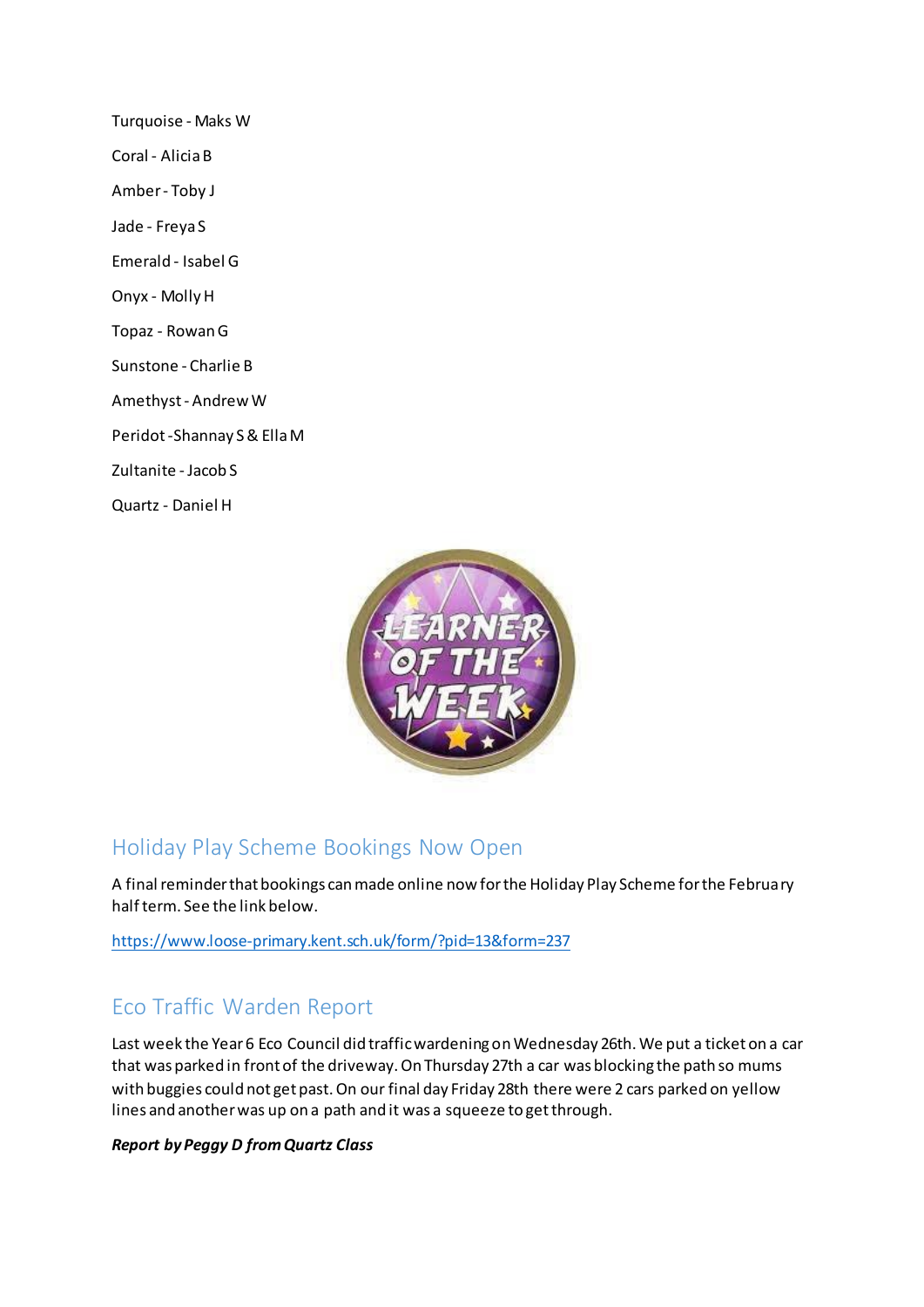

## Inclusion

Ensuring the mental health, well-being and resilience of our school community is at the forefront of our minds. The 'Place 2 Be - Parenting Smart' is a super online resource that offers practical tips and support for parents on children's wellbeing and behaviour. It's well worth having a look to check out the ideas and support they provide. You will find support on many areas including mealtimes, anxiety, separation and starting a new school. As always, please do get in contact if there is anything we can do as a school to support you.

## <https://parentingsmart.place2be.org.uk/>

Many thanks and enjoy the weekend

Jo Black

SEN Team



## **Hockey**

Dulwich Prep invited our Year 3 hockey team to attend a primary school hockey event yesterday. We got to experience playing on a large astroturf pitch (which most have never done before). The children were a credit to the school. Well done everyone!

## *Results*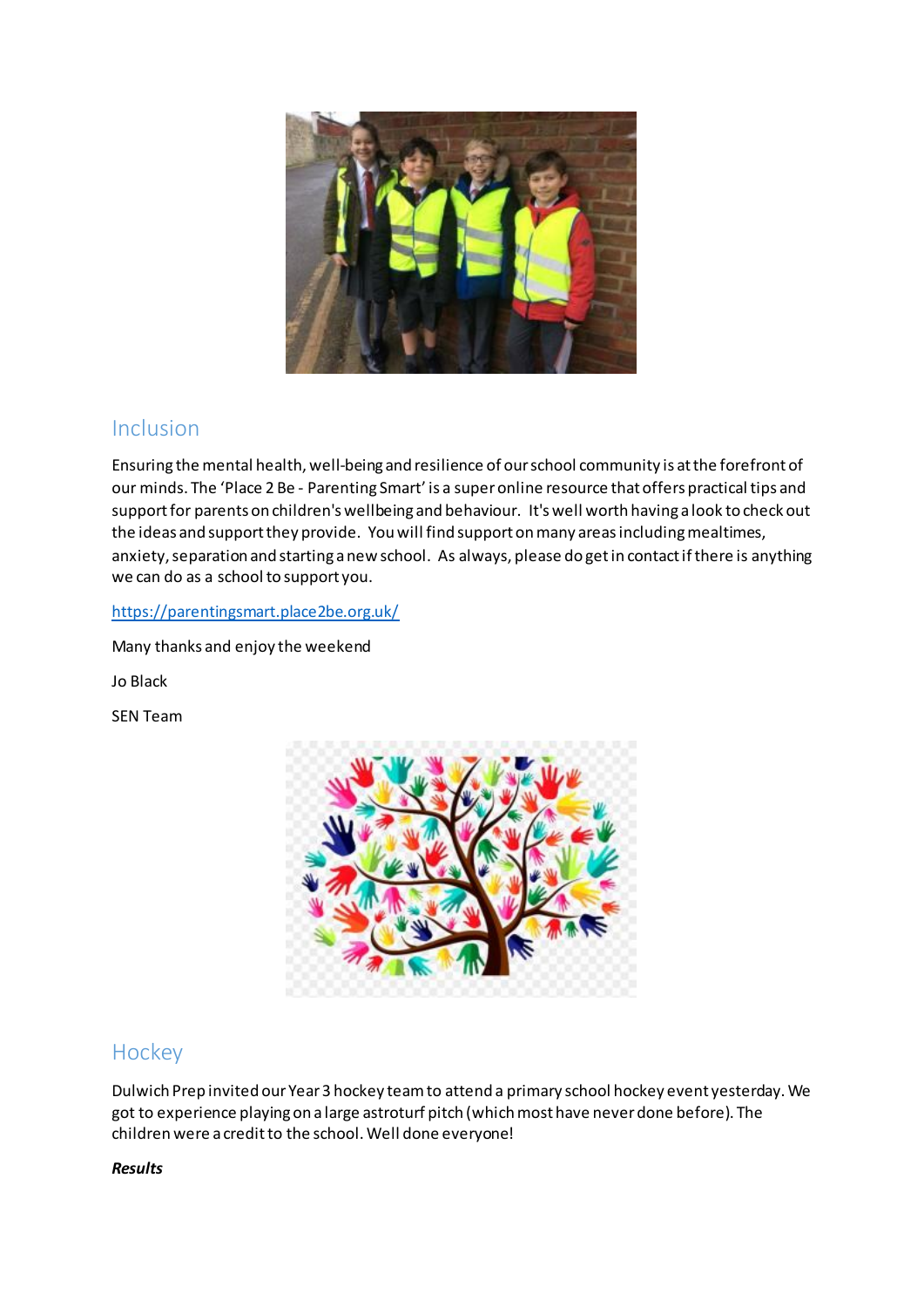Loose 0 Marden 1, Loose 0 Goudhurst 4, Loose 2 Sissinghurst 0, Loose 1 Frittenden 1 & Loose 1 Benenden 2

Well done to Ethan B, Wolfie D, Finley M, Toby S, Jax S, Henry S (Coral ) & Isaac C, Lucy S (Jade)

Thank you to all the parents for their help with transport and general support, I know the children appreciated it too.

Miss Carter

# PTA Events & Dates

## **PTA February Meeting**

You are all invited and welcome to join our next meeting on **Tuesday 8th February, 8pm** at the Chequers pub, Loose village. Come to listen, find out more, chip in or add ideas etc. We would love to see you there.

#### **Spring Raffle Prize Reques**t

Thank you so much for the offers and donations we have received this week. We are still collecting prizes and donations for our forthcoming event - the Spring Raffle to be held in March. So, if you are a business owner - are you able to gift a prize? Do you know anyone or have any links to people who might provide a great prize? If so, please email the PTA - [loosepta@yahoo.co.uk](mailto:loosepta@yahoo.co.uk). Many thanks

#### **Loose Primary School Running Club**

Community run next date - Sunday 6th February 2022, £1 to join in, 5km distance but can go longer or shorter! All abilities welcome. Meet at the Anglesey Avenue bus stop, 8am or outside school 9am for a slightly later start!

## **PTA Uniform Shop**

Open Wednesdays 8.40am-9.00am. Entrance via Moonstone class to Owl room. Please wear a mask.

Numerous school uniform items available £5 and £1. Donations also accepted at this time - please ensure these are clean and in good condition.



## Contact Us

[brook@loose-primary.kent.sch.uk](mailto:brook@loose-primary.kent.sch.uk) -this is for parents to contact teachers re work/passwords & every day matters etc in KS1 (Year R, 1 & 2)